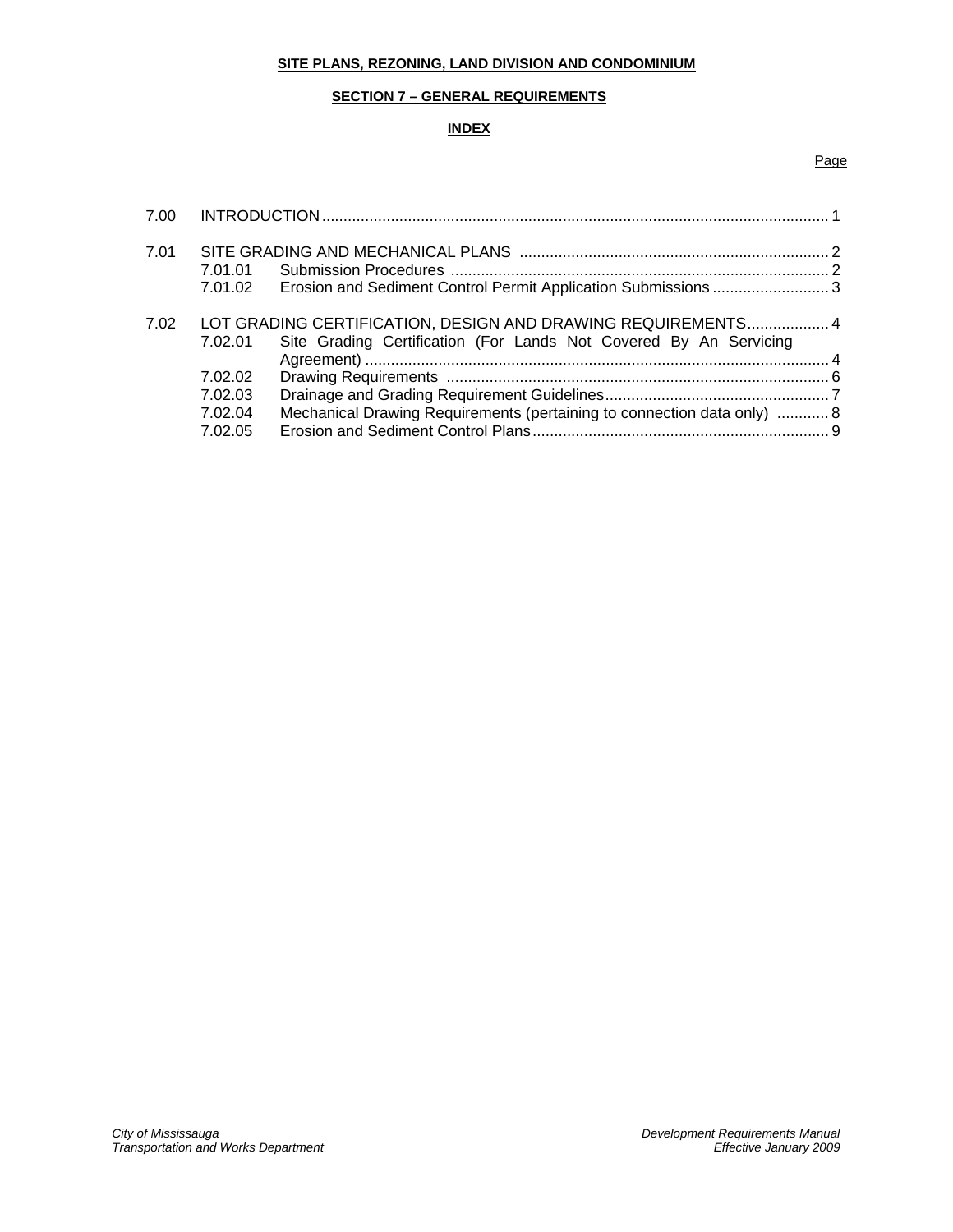### SECTION 7 - SUBMISSION REQUIREMENTS **Example 2018** PAGE 7-1

## **7.00 INTRODUCTION**

Engineering Submission Requirements for Approval of Site Grading and Drainage Plans and Mechanical Drawings for lands not covered under a servicing agreement (site plan/in-fill, rezoning, and land division).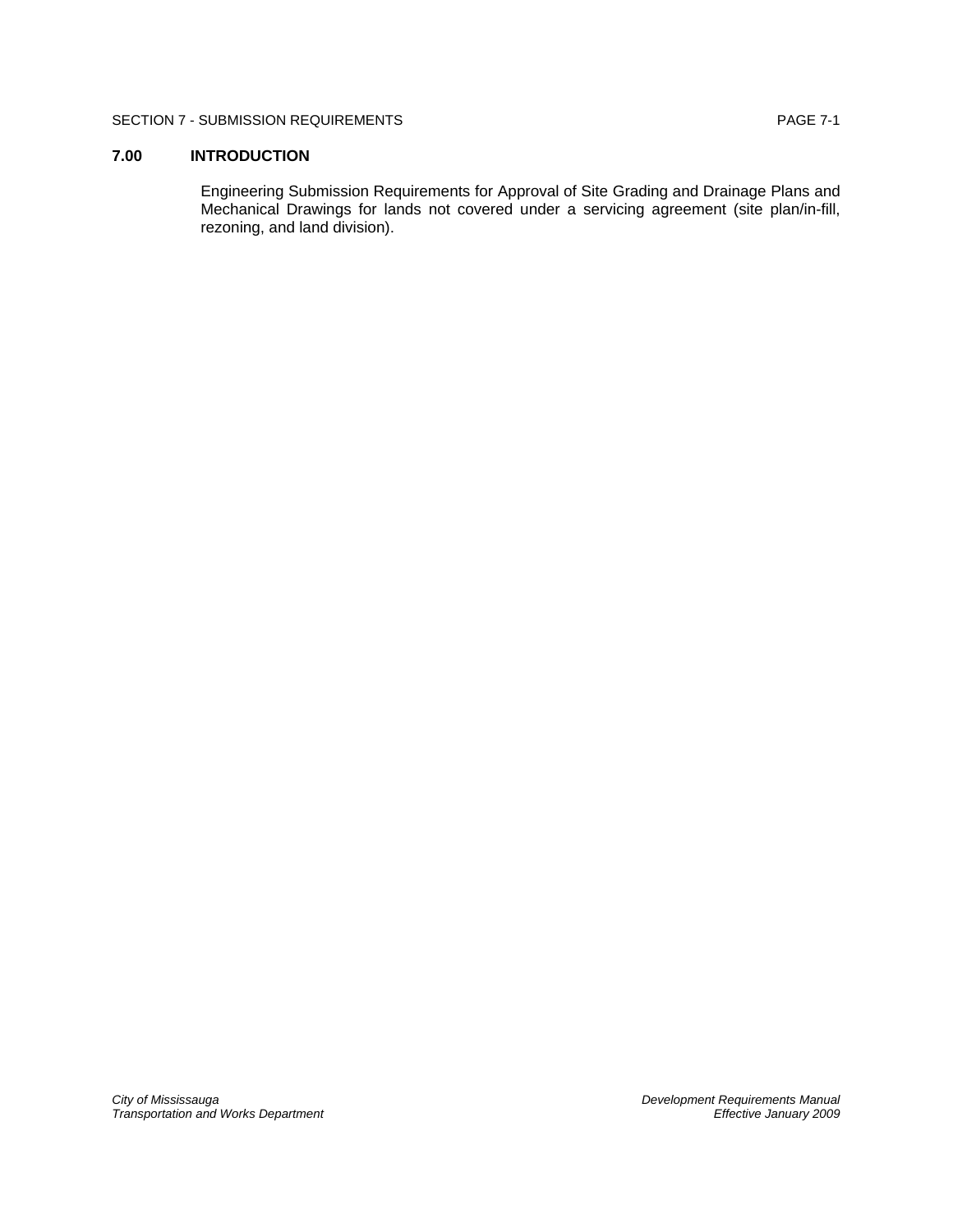#### SECTION 7 - SUBMISSION REQUIREMENTS **Example 2018** 2019 12:00 PAGE 7-2

### **7.01 SITE GRADING AND MECHANICAL PLANS**

The following is an outline of procedures and requirements for preparation and submission of site grading plans and mechanical drawings (site servicing plans) to be submitted to the Transportation and Works Departments prior to the issuance of a building permit. This procedure also applies to individual residential lots required by Schedule "C" of the servicing agreement to have grading plan or mechanical drawing approval prior to the issuance of a building permit.

#### **7.01.01 Submission Procedures**

- After receipt of site plan committee approval, a set of certified site grading plans and mechanical drawings are to be submitted, to the Transportation and Works Department, and to be accompanied by a certification letter pertaining to grading.

The set must include:

- A copy of the site plan stamped approved by the Site Plan Committee.
- If the site is treed, a copy of a plan, approved by the Community Services Department, indicating trees to be retained.
- Five (5) copies of the site grading plan stamped and approved by the Consulting Engineer responsible for the original design of the subdivision.
- Four (4) copies of mechanical drawing showing storm servicing, particularly storm connections. These plans are to be stamped and marked approved by the Consulting Engineer responsible for the original design of the subdivision. For lands not covered by an Engineering Agreement, approval by a Professional Engineer will be required with regard to the storm connection.
- All drawings are to be folded to 210 mm by 297 mm size with the title blocks visible.
- If the site is not covered by a Servicing Agreement, the grading is to be certified by an Ontario Land Surveyor or Professional Engineer.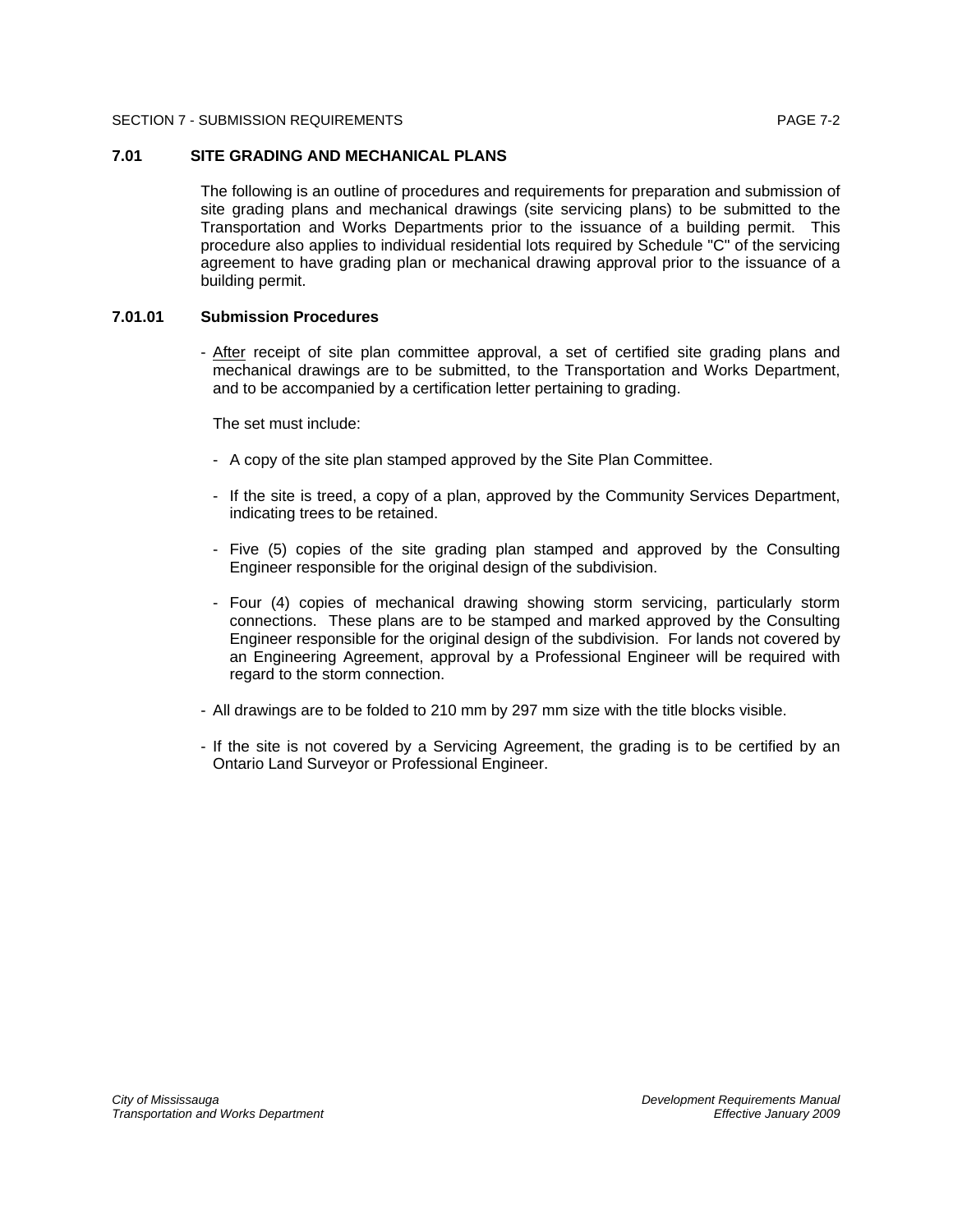#### SECTION 7 - SUBMISSION REQUIREMENTS **Example 2018** PAGE 7-3

### **7.01.02 Erosion and Sediment Control Permit Application Submissions**

Should the provisions of the Erosion and Sediment Control By-law No. 512-91 apply to lands not covered under a servicing agreement, than an Erosion and Sediment Control Permit must be obtained prior to any land disturbing activities being undertaken. An Erosion and Sediment Control Permit Application is to be made directly to the Infrastructure & Environmental Planning Section of the Transportation and Works Department as outlined in Section 3.02.03.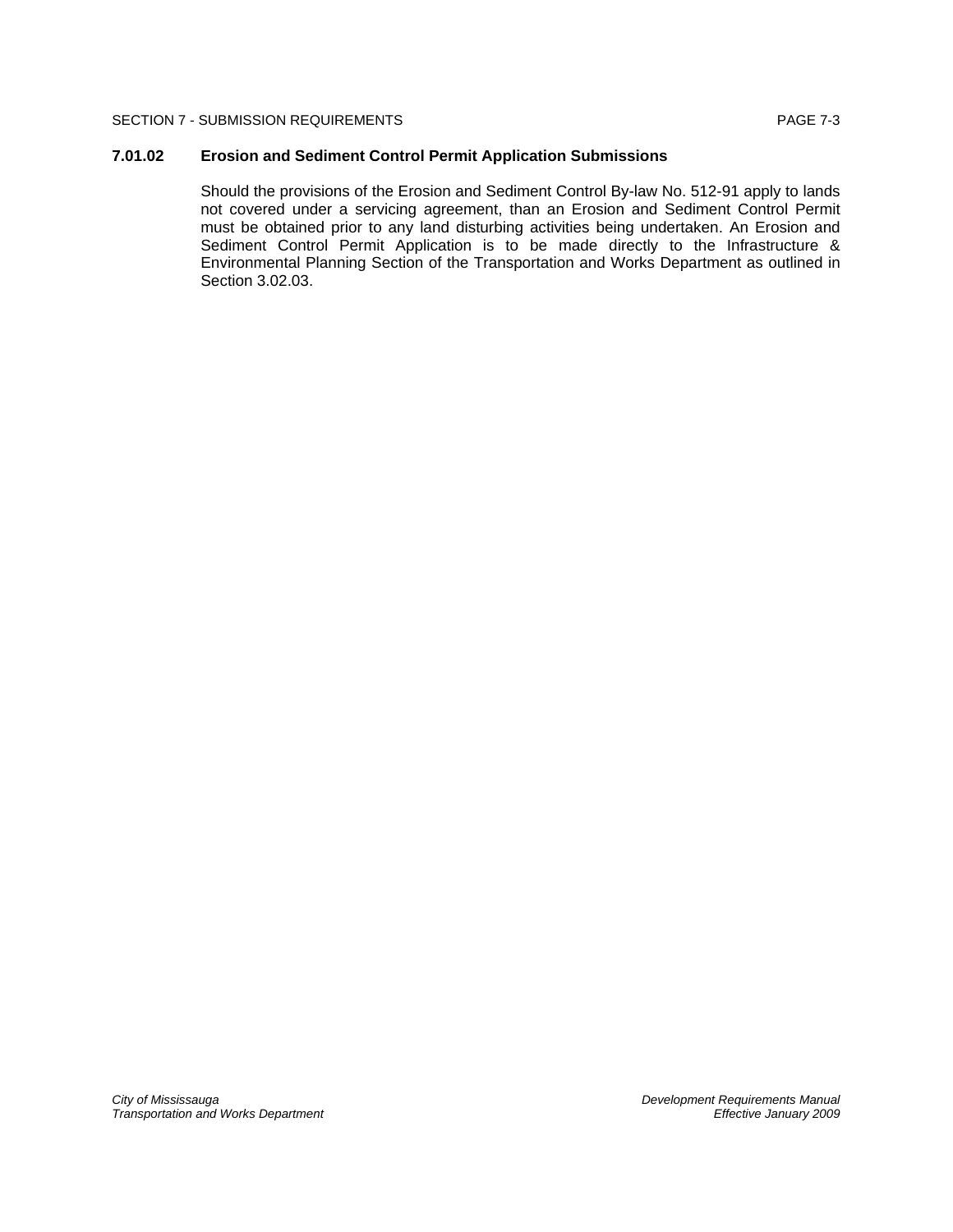#### **7.02 SITE GRADING CERTIFICATION, DESIGN AND DRAWING REQUIREMENTS**

### **7.02.01 Site Grading Certification (For Lands Not Covered By A Servicing Agreement)**

- Five (5) certified copies of a lot grading plan will be required showing existing elevations of the lot, and sufficient elevations of adjacent properties to indicate existing drainage patterns. All grading plans are to be shown in metric unit.
- An original stamp on the site grading plan, executed by a licensed Professional Engineer, or an Ontario Land Surveyor, shall be in the following form (see sample letter H):

"I have reviewed the plans for the construction of a building located at and have prepared this plan to indicate the compatibility of the proposal to existing adjacent properties and municipal services. It is my belief that adherence to the proposed grades as shown will produce adequate surface drainage and proper facility of the municipal services without any detrimental effect to the existing drainage patterns or adjacent properties".

Signature and Stamp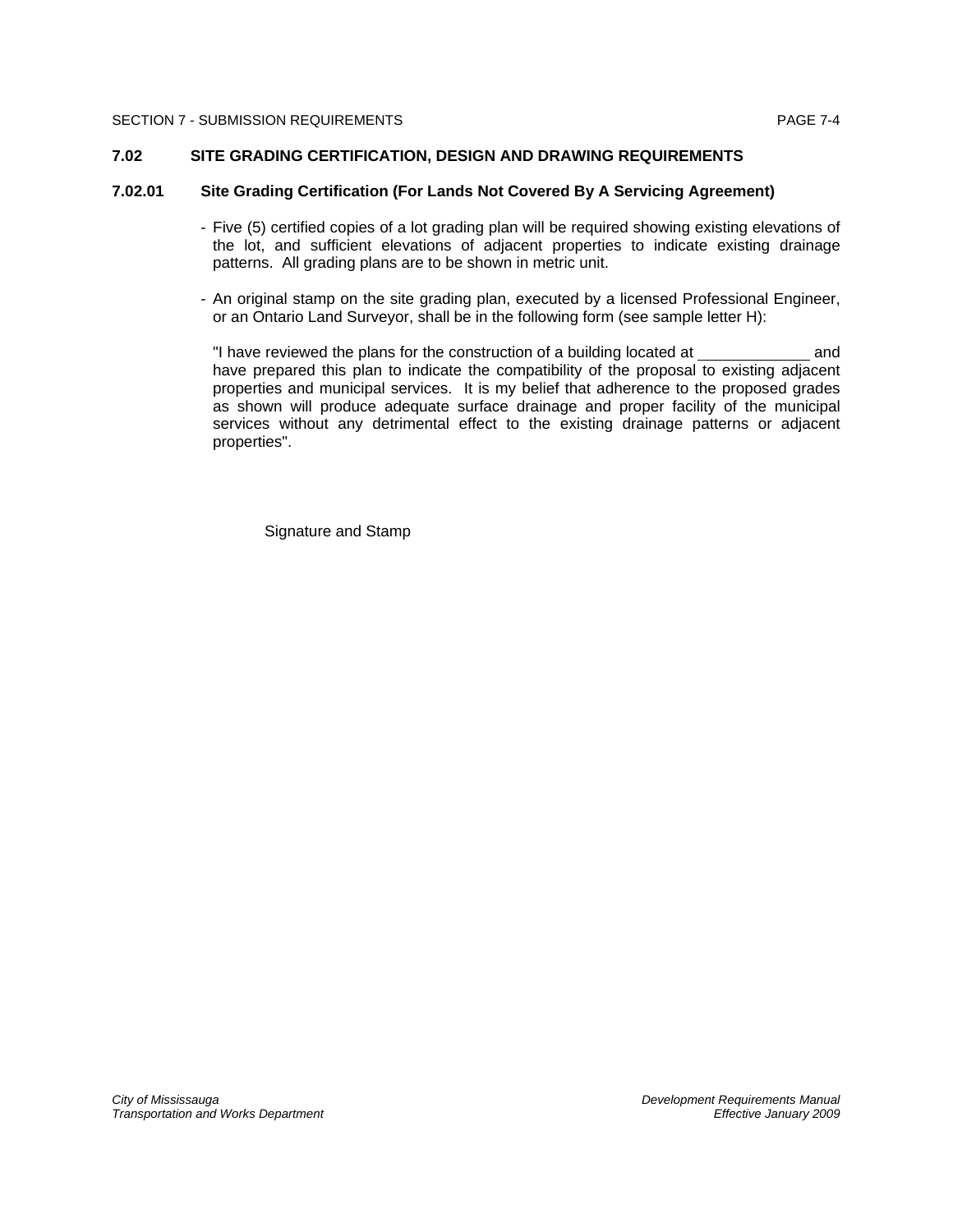#### SECTION 7 - SUBMISSION REQUIREMENTS AND RESERVE TO A SECTION 7 - SUBMISSION REQUIREMENTS

- The owner of the property is to provide a deposit in accordance with the current Fees and Charges By-law. Securities shall be in the form of a Certified Cheque or a Letter of Credit, along with a letter which indicates that he is making the deposit to guarantee that the grading will be done in the manner indicated on the plan, and will not create any detrimental drainage effects to adjacent properties. The Owner must further acknowledge that should he not achieve the intent of the above, the funds on deposit will not be released until the grades are rectified to the satisfaction of Development Construction and /or City officials or that the funds will, instead, be used to rectify any problems which may have been created and he further consents to allow the City to enter upon the property to rectify any problems. A lot grading variance certificate and a lot grading variance fee may be considered on a site specific basis.
- Following the completion of the work including sodding, it shall be the responsibility of the Professional Engineer or Surveyor (indicated on the original plan and certificate) to carry out the site inspection and take required elevations to verify that the grading has been completed in accordance with the plans submitted, and that the finished project does not adversely affect drainage on adjacent properties. A final lot grading certification letter from the Professional Engineer or Ontario Land Surveyor shall be required prior to the release of the security deposit and shall be in the following form (see sample letter I):

**"I have determined the field elevations with respect to the final grading of the above subject lands and have viewed the finished lot grading and building thereon. I hereby certify that the building constructed with relationship to the elevations and that the grading of the lands are in general conformity with the "Certification of Proposed Building and Grading" previously submitted."** 

Signature and Stamp

\_\_\_\_\_\_\_\_\_\_\_\_\_\_\_\_\_\_\_\_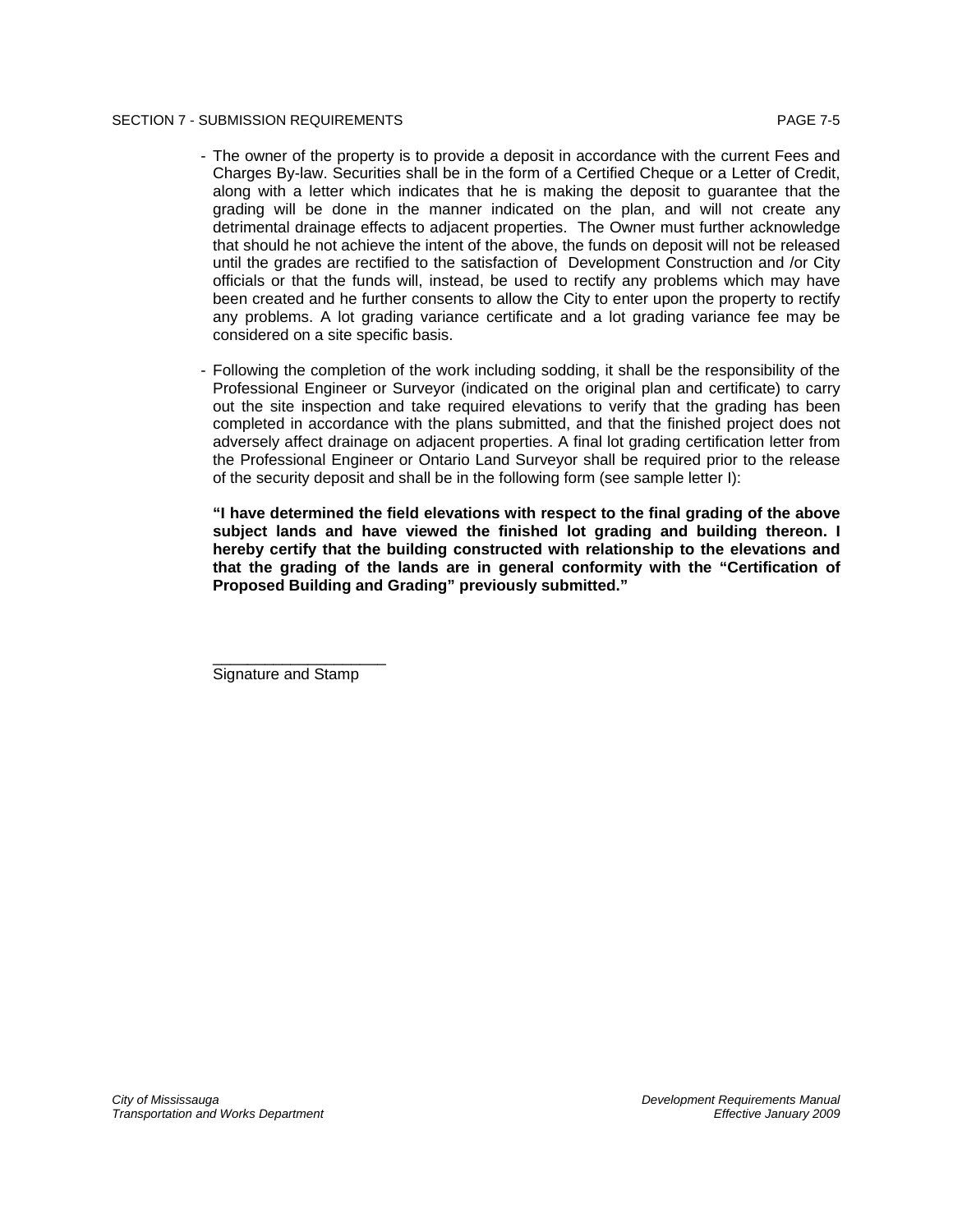#### SECTION 7 - SUBMISSION REQUIREMENTS **Example 2018** 2019 12:00 PAGE 7-6

#### **7.02.02 Drawing Requirements**

The site grading plans are to include the following information:

- Street name and number, lot and registered plan number.
- A key plan at a scale of approximately 1:10,000 indicating the location of the site.
- All plans are to be drawn to a minimum scale 1:500.
- A north arrow is to be shown on the plans.
- The location and elevation of the City of Mississauga bench mark is to be noted on the plan. All elevations shall be tied to existing City of Mississauga bench marks and be related to geodetic datum.
- A legend indicating which elevations on the grading plan are existing and proposed is to be included.
- Contours at 500mm intervals are to be provided to indicate the existing grading within the site and a minimum of 20m externally or as required to indicate the grading and drainage patterns of adjacent lands.
- Centre line grades at 30m maximum intervals along the existing streets are to be provided.
- Existing and proposed grades are to be indicated at the corners of Lots/blocks and at 30m intervals along the street lines, and on adjacent lands sufficient to indicate the effect of the proposal on adjacent lands.
- Cross-sections are to be provided as required to clarify the proposed grading, particularly in relation to adjacent lands.
- Proposed elevations on top of pavement, top of curb, around proposed buildings, along swales, and at the tops of catch basins, etc., are to be indicated along with any other elevations necessary to determine the grading and drainage patterns.
- On all multiple residential sites the pavement structure for internal roadways shall be specified on the site grading plan and shall be equivalent to that used for local municipal roads in the immediate vicinity.
- The widths of driveways and the size of curb radii being provided at the street are to be shown.
- The abutting municipal storm sewer system to which internal storm sewer systems that are to be connected to is to be indicated.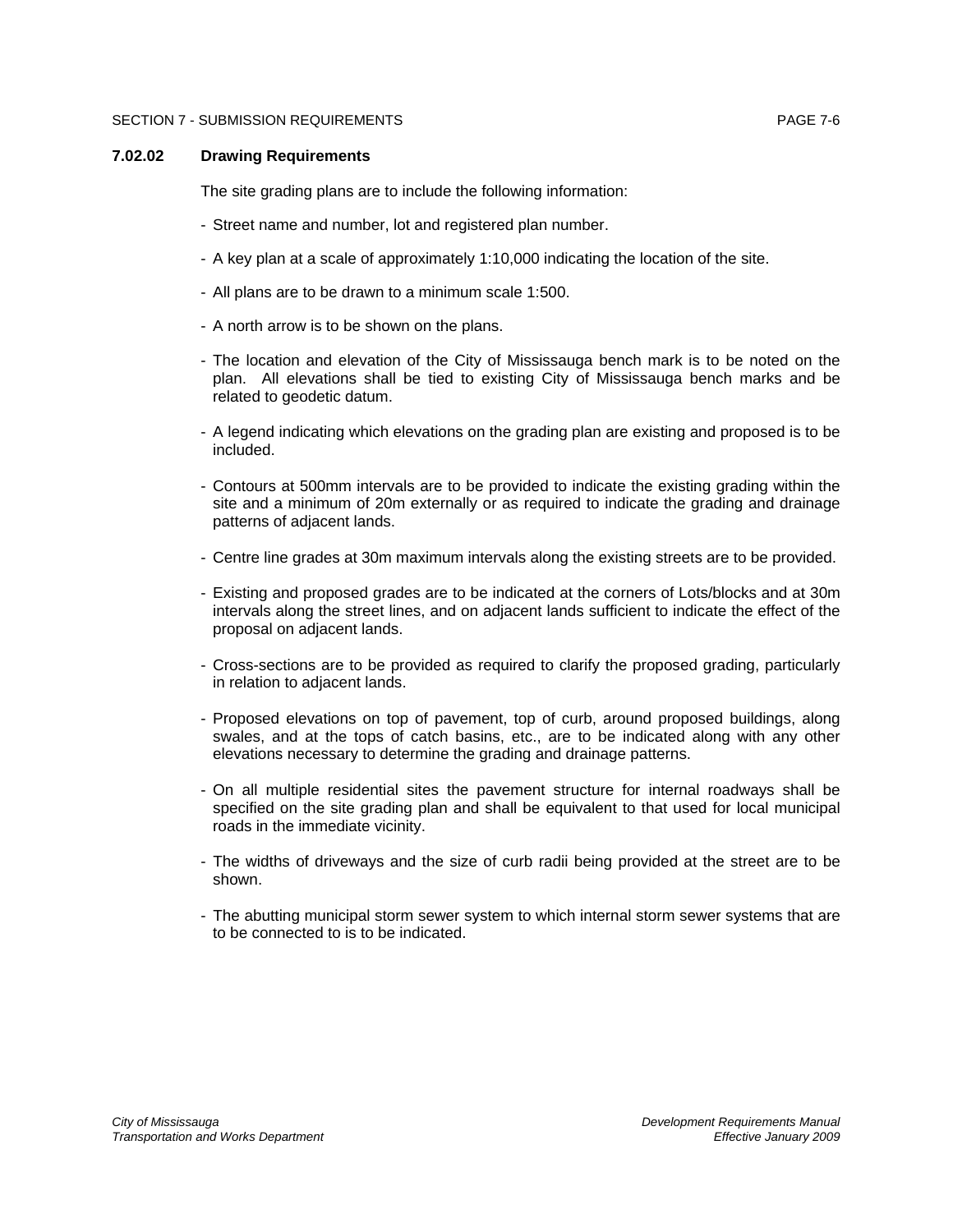### **7.02.03 Drainage and Grading Requirement Guidelines**

- The proposed drainage of a site is to not adversely affect the drainage of abutting lands as well as the subject property.
- Where storm sewer systems are available, internal underground storm systems are to be provided to drain the site.
- Swales on grassed areas shall have a minimum slope of 2% where achievable and a maximum slope such that the velocity for the flow contained does not exceed 1.5m per second (unless erosion control works are specifically implemented). The maximum length of the swale shall be 100m and contained to the property or at a location approved by the City.
- Sheet drainage of grassed or otherwise landscaped areas shall have a minimum slope of 2% and a maximum slope of 4%.
- Grading of the site is to be such that the peripheral elevations are compatible with those of the adjacent lands.
- Grassed embankment areas to have a maximum slope of 3:1.

### **Reverse Grade Driveways**

- Reverse grade driveways are permitted where the driveway runoff is collected by a drainage system and connected to the municipal storm sewer.
- Driveway runoff may also be accommodated by design, where grading permits.
- Where a sump pump is required to accommodate runoff from a reverse grade driveway, the owner is required to enter into an Agreement with the City for a Warning Clause to be Registered on Title and provide an administration fee in accordance with the current Fees and Charges By-law.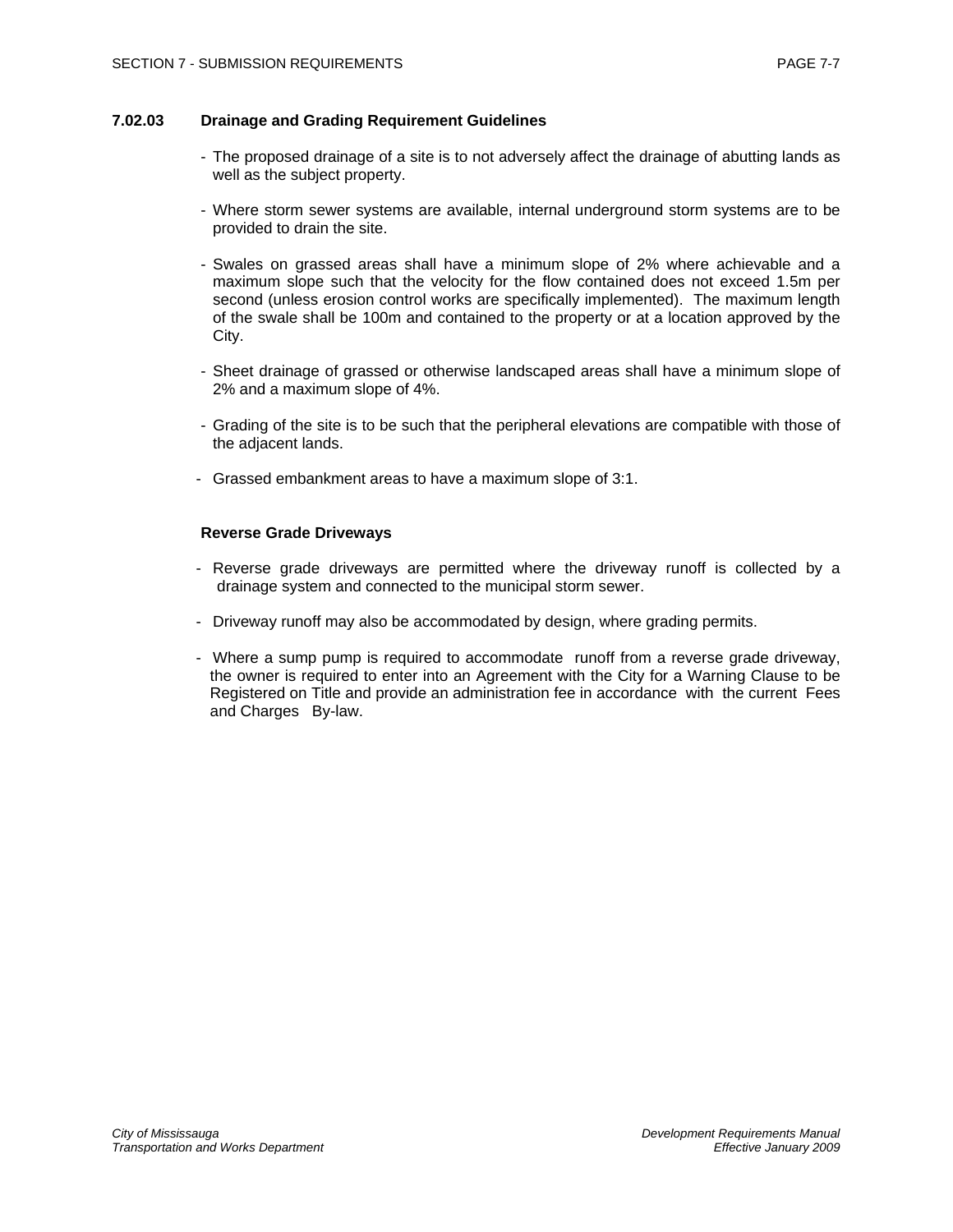### **7.02.04 Mechanical Drawing Requirements (pertaining to connection data only)**

- The area being drained by the storm connection is to be indicated on the mechanical plan.
- All municipal services on the roadway, where the connection is being made, re to be shown.
- With regard to the storm connection, the location, size, grade, class of pipe and inverts at the main sewer and the street line are to be indicated. The invert of the main sewer at the point of connection is also to be designated.
- The City's criteria for storm connection is that the invert at the main sewer line be at least equal to the obvert of the main sewer.
- If a connection is being made to an existing manhole, a benching details to a scale 1:50 is required showing the size of the manhole, the location of the steps, and the size of all pipes connecting to the manhole.